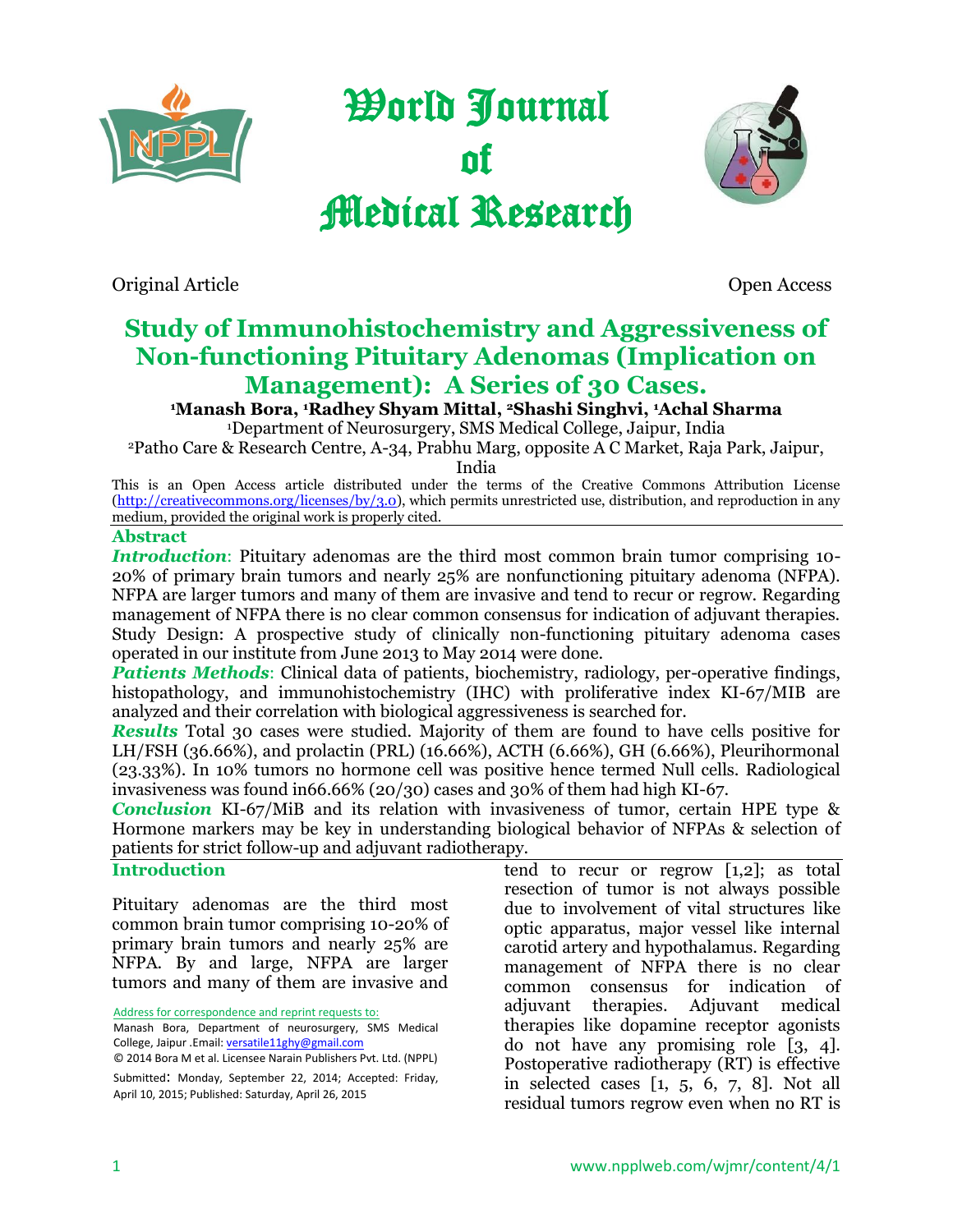| Hormone<br>markers          | <b>LH/FSH</b>     | <b>PRL</b>          | <b>ACTH</b>     | <b>GH</b>       | Pleuri<br>Hormonal | <b>NullCell</b> |
|-----------------------------|-------------------|---------------------|-----------------|-----------------|--------------------|-----------------|
| No of cases<br>(% of total) | 11/30<br>(36.66%) | 5/30<br>$(16.66\%)$ | 2/30<br>(6.66%) | 2/30<br>(6.66%) | 7/30<br>(23.33%)   | 3/30<br>(10%)   |
| $KI-67=0-1%$                | 6                 | $\Omega$            | $\mathbf 0$     |                 | 7                  | $\overline{2}$  |
| $KI$ -67=1-3%               | 4                 | $\overline{2}$      |                 |                 | $\Omega$           |                 |
| $KI-67>3%$                  |                   | 3                   |                 | $\Omega$        | $\Omega$           | $\Omega$        |

**Table-1: Hormone markers of NFPA on IHC**

offered. Postoperative RT carries high chance of developing pan-hypopituitarism rendering patient hormone dependent and also affecting life expectancy [9]. There are reports of cardiovascular complication and sudden death due to hypopuitarism [10]. In addition, there are risks of neurocognitive impairment, development of radiation induced carcinomas, radiation damage of optic apparatus following RT for Pituitary tumors [2, 11, 12, 13, 14, 15, 16]. Considering the potential side effects and difficulty in selection of patients for postoperative RT, the usefulness of postoperative radiotherapy is still controversial. Selecting patients for RT is difficult as there are no specific markers of tumor aggressiveness. We studied IHC markers of NFPA along with KI-67/MIB index as marker of proliferation and its correlation with biological aggressiveness.KI-67 is the most widely accepted marker of proliferation [17,18,19,20].

# **Patients and Methods**

Clinically and biochemically nonfunctioning pituitary adenoma cases operated in our institute from June 2013 to May 2014 were included in the study. Patients with either clinical or biochemical evidence of pituitary hyperfunction were excluded.

Clinical data, biochemistry, radiology, peroperative findings, histopathological examination (HPE), IHC with proliferative index were analyzed.

CT scan brain and sella with contrast and contrast MRI brain/sella were done to determine the tumor size, suprasellar and para-sellar extension and bony changes of sellar floor. These imaging studies were used to define invasiveness; extension beyond sella was termed to be invasive.

HPE was done, histologic pattern of the tumor were identified. Histopathological examination with particular importance to pattern like papillary, pseudopapillary, trabecular, acinar, diffusely arranged, sinusoidal etc. were detected and their correlation with proliferative markers were analyzed.

Immunohistochemistry done for hormonal markers for LH/FSH, ACTH, hGH, TSH, hProlactin along with synaptophysin and proliferative marker KI-67/MIB by using Biogenex ready-to-use test kit after antigen

| HPE type          | Pseudopapillary           | Sinusoidal            | Trabecular       | Acinar           | Diffusely<br>Arranged                    | Amyloid          | Apoplexy      | papillary        |
|-------------------|---------------------------|-----------------------|------------------|------------------|------------------------------------------|------------------|---------------|------------------|
| No of<br>Patients | 10                        | $\overline{2}$        | 2                | 2                | 10                                       |                  |               | $\mathbf{2}$     |
| $KI-67$<br>value  | $4 = 3 - 5\%$<br>$6=1-3%$ | $1=3-5\%$<br>$1=1-3%$ | $0 - 1\%$<br>all | $0 - 1\%$<br>all | $4 = 0 - 1\%$<br>$5=1-3%$<br>$1=10-15\%$ | $0 - 1\%$<br>all | $O-1%$<br>all | $0 - 1\%$<br>all |

**Table-2: HPE& KI-67 Correlation**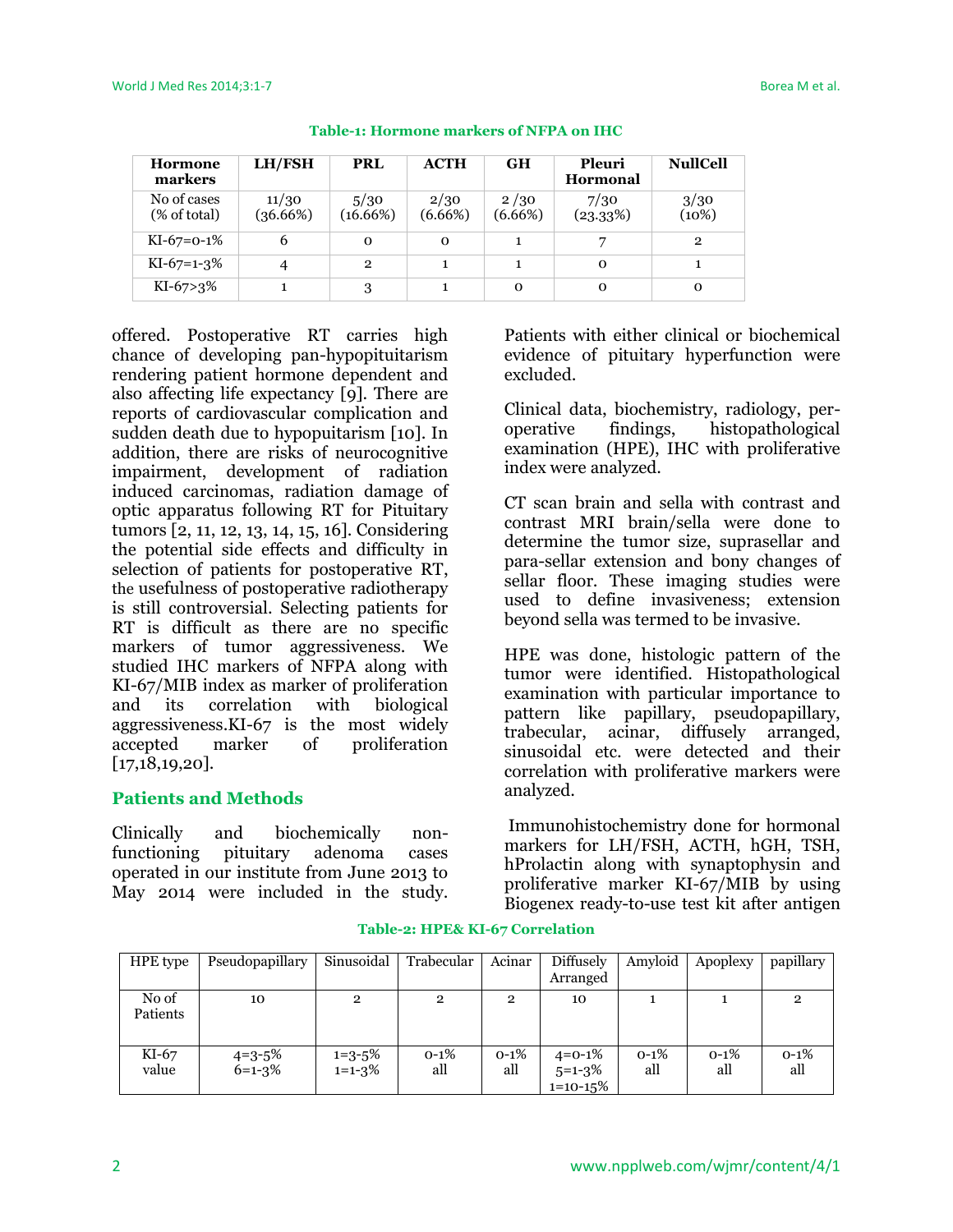

Figure 1: Age distribution

retrieval. Antigen retrieval was done by retriever and using appropriate buffering agent. Correlation of KI-67/MiB with various IHC markers, histological pattern and aggressiveness in terms of radiological & clinical behavior were looked for.

Patients were followed up with contrast MRI sella at immediate post-operative, at 6 months post-operative and at 18 months post-op. Amount of any residual tumor and recurrence or increase in tumor size were identified on an average follow up of one year (maximum 19 months and minimum 6 months of follow-up).

# **Results**

Total 30 cases of NFPA are studied and IHC findings are like given in Table-1.Most cases were found between 30-50 years of age, only 1 case was found below20 years and 1 case above 60 years of age (Figure 1). Female sex was predominant (Figure 2).

Twenty percent patients having high KI-67/MIB-1 value above 3%. Tumors having prolactin and ACTH secreting cells were found to have higher KI-67 value (Table1). Radiological invasiveness, as determined by MRI/CT brain & sella, were found in 16 out of 30 cases; 6 out of 16 had high KI-67 (37.50%) and 14 out of 16 (87.50%) had KI-67 value>1% (Table3).



Figure 2: Sex distribution

Cases confined to sella mostly had KI-67<1%. This shows that tumors with high KI-67 have higher chance of being invasive. Histopathological patterns were analyzed and their relation with proliferative index was searched (Table2) and it was seen that diffusely arranged and pseudopapillary patterns had high KI-67. Sinusoidal pattern showed high as well as low KI-67.Gonadotrophins (LH/FSH) constituted the majority (36.66%) of hormonal markers (Figure 3).

#### **Discussion**

Various case series show different views regarding correlation of KI-67 with invasiveness of pituitary adenomas.

Shibuya *et al.,* studied 65 cases of pituitary adenomas and their KI-67 values and found high values of KI-67 in recurrent, nonfunctioning and ACTH secreting adenomas [21]. In our study we also found similar results.

Ekramullah *et al.,* found that mean KI-67 index was higher among recurrent adenomas. They studied 14 regrowing NFPA and 19 cases without recurrence/regrowth and found that KI-67 index was higher in the regrowing group and this difference was statistically significant [22]. In our series we got significantly high KI-67 value in recurrent cases. Thapar *et al.,* studied 70 cases of pituitary adenomas and seven carcinomas and found that mean KI-67 index was 1.37% in non-invasive, 4.66% in invasive and 11.9% among carcinomas [23].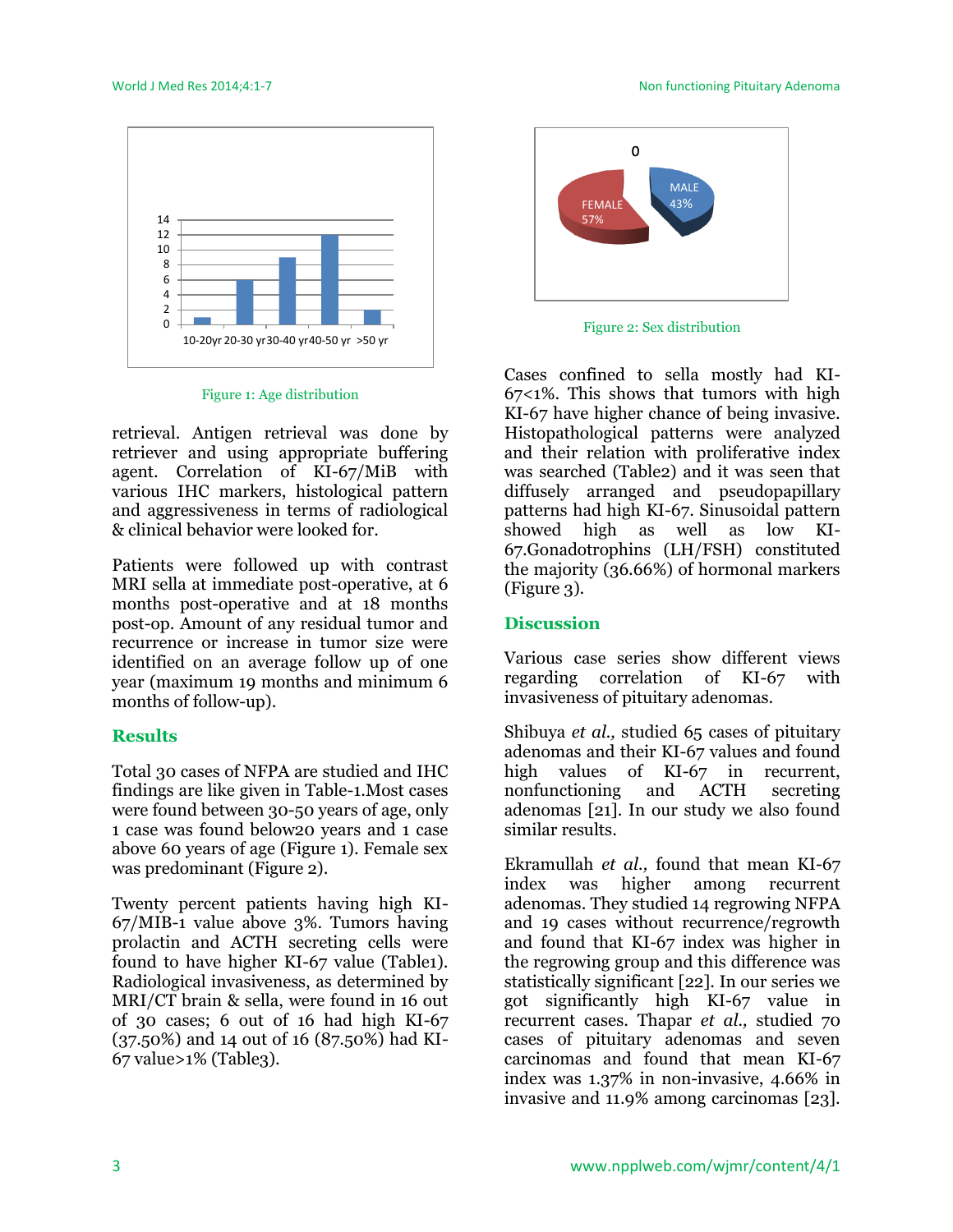| KI-67 Value | No of    | Radiological |          |  |
|-------------|----------|--------------|----------|--|
|             | Patients | invasiveness |          |  |
|             |          | Positive     | Negative |  |
| $0 - 1\%$   | 12       | 2            | 10       |  |
| $1 - 3\%$   | 12       |              |          |  |
| $3 - 5\%$   |          |              |          |  |
|             |          |              |          |  |

Table-3: KI-67 & Radiological invasiveness

Our series showed that 87% of invasive cases have KI-67>1% and 37% of invasive cases have KI-67>3%. Asano *et al.,* studied 63 cases of pituitary adenomas and found high KI-67 values ranging 2-6% in prolactin secreting tumors and low values in GH secreting tumors, these tumors were functional tumors [17].

Landolt *et al.,* studied 31 cases of pituitary adenomas and found KI-67 values between 1-3.7% in ACTH secreting and invasive tumors [24]. In our study we found that among tumors with high KI-67 value; 50% have prolactin secreting cells and 20% have ACTH secreting cells and 20% have gonadotrophin secreting cells as identified by IHC. Tumors having GH secreting cells and Pleurihormonal cells are showing low KI-67 value. [L Mastronardi](http://www.ncbi.nlm.nih.gov/pubmed/?term=Mastronardi%20L%5Bauth%5D) *et al.,* after analyzing 103 cases suggested that tumors with high KI-67 value are destined for postop relapse [18]. Knosp *et al*., reported higher Ki-67 labelling index ( $p < 0.05$ ) in histologically invasive adenomas [25]. Daita *et al.,* observed a higher MIB-1 positive ratio with dural invasion than with non-invasive tumors( $p \sim 0.05$ ) [20]. However, other authors failed to find any significant correlation between KI-67 and tumor invasiveness, recurrence or hormone types [26,27,28].

Wolfsberger *et al.,* considered KI-67 as gold standard to assess proliferation in NFPA [29]. Rishi *et al*., studied 77 NFPA and observed low KI-67/MIB-1 in NFPA and found no relation bet age sex or duration of symptoms [30].While going through the literature we could not find any study which analyzed proliferative index KI-67 in NFPA and its correlation in terms of invasiveness, hormone cells present and histopathologic pattern. That's how this study is unique.



Figure 3: Hormone Positivity

As found by many authors we also found a strong correlation between invasive tumors and high KI-67. We found that tumors having Prolactin & ACTH secreting cells were showing high proliferative index which was earlier observed in similar functional tumors [24]. Invasive tumors were found to have high KI-67 value which is supported by studies of many authors [17, 18, 20, 21, 22, 23, 24, and 25]. In our series we found very high KI-67 value in recurrent tumor (10- 15%). Also we studied and found that HPE types like "diffusely arranged" and "pseudopapillary" pattern were showing high KI-67 in most cases. So we put these types of HPE in "alarming zone" and patients are advised post-op radiotherapy and stricter follow-up. "Sinusoidal" type showed mixed value and were put in grey zone.

# **Conclusion**

These correlations of proliferative index may be an important determining factor in selecting patients for post-operative RT i.e. offering RT to patients of high proliferative index and avoiding potential adverse effects of RT in patients of low proliferative index. Predicting recurrence and selecting patients for strict follow-up may also be possible.

# **Learning points:**

•High KI-67/MIB-1 index in pituitary tumors predicts increased chance of recurrence.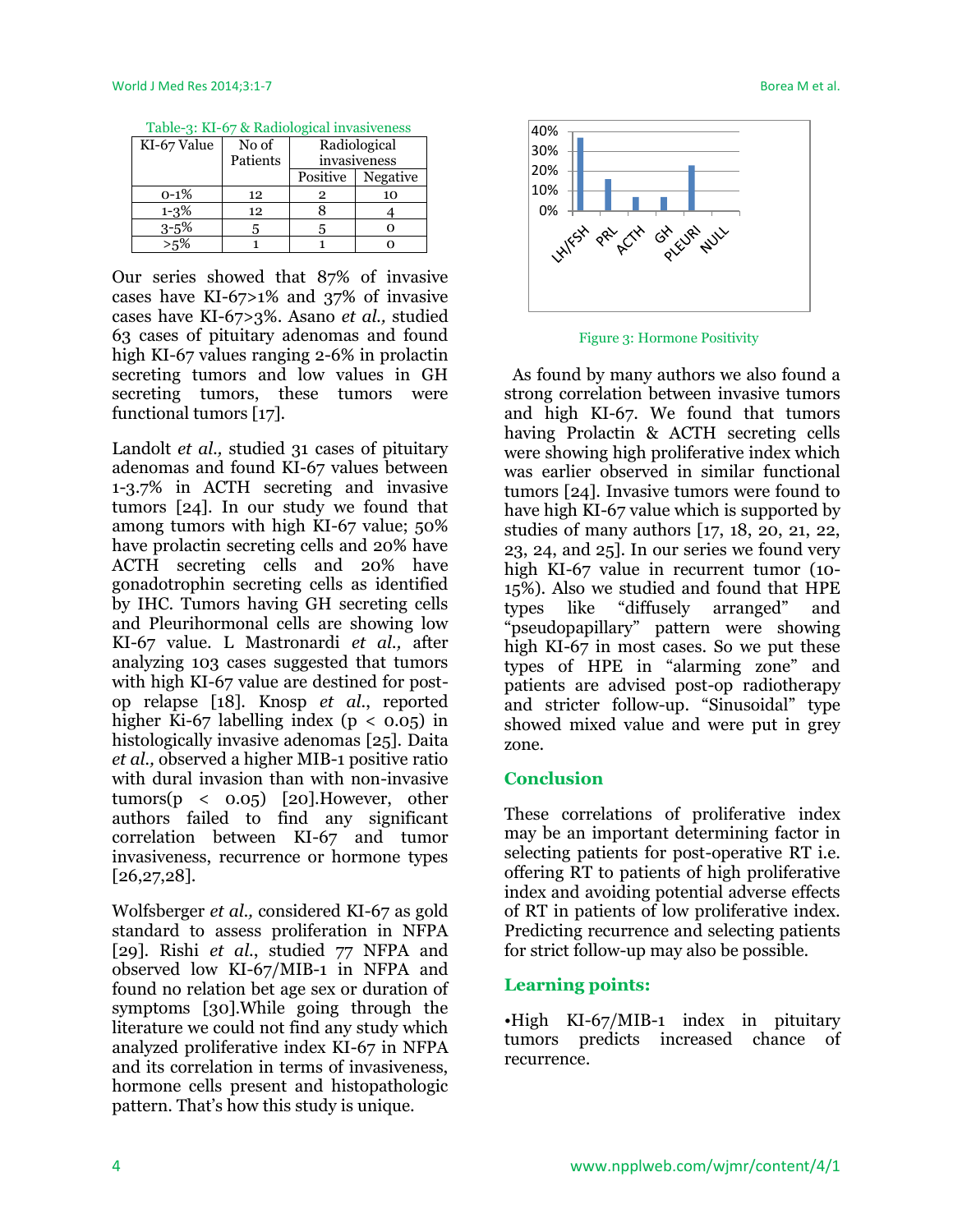•Non-functioning pituitary tumors with ACTH and Prolactin markers in immunohistochemistry have higher predilection for recurrence.

•Patients having tumors with high proliferative index or high chance of recurrence are good candidates for postoperative radiotherapy.

Patients having tumors with high proliferative index or high chance of recurrence are to be followed strictly at frequent intervals.

# **Authors' contributions**

MB: Conceived and designed the study and prepared the manuscript.

RSM: Conceived and designed the study and prepared the manuscript.

SS: Conceived and designed the study and prepared the manuscript.

AS: Conceived and designed the study and prepared the manuscript.

# **Ethical Considerations**

The study was approved by the institute ethics committee and written informed consent was taken from all subjects participating in the study.

# **Conflict of interests**

The authors declare that there are no conflicts of interests to declare

# **Funding**

None

#### **References**

[1]. Turner HE, Stratton IM, Byrne JV, Adams CB,Wass JA. Audit of selected patients with nonfunctioning pituitary adenomas treated without irradiation – a follow-up study. Clin Endocrinol (oxf) 1999; 51: 281–284. [PMID: 10469006][**Pubmed**]

- [2]. Boelaert K,Gittoes NJ. Radiotherapy for non-functioning pituitary adenomas. Eur J Endocrinol 2001; 144: 569–575. [PMID: 11375790]. [\[Pubmed\]](http://www.ncbi.nlm.nih.gov/pubmed/?term=%20%20:%20%2011375790)
- [3]. de Bruin TW, Kwekkeboom DJ, Van'tVerlaat JW, Reubi JC, Krenning EP, Lamberts SW,Croughs RJ. Clinically nonfunctioning pituitary adenoma and octreotide response to long term high dose treatment, and studies in vitro. J Clin Endocrinol Metab. 1992; 75: 1310–1317. [PMID: 1430093]. [\[Pubmed\]](http://www.ncbi.nlm.nih.gov/pubmed/?term=%20%20:%20%201430093)
- [4]. Gasperi M, Petrini L, Pilosu R, Nardi M, Marcello A, Mastio F, Bartalena L, Martino E. Octreotide treatment does not affect the size of most nonfunctioning pituitary adenomas. J Endocrinol Invest. 1993; 16: 541–543. [PMID: 8227984][*Pubmed*]
- [5]. Gittoes NJ, Bates AS, TseW, Bullivant B, Sheppard MC, Clayton RN, Stewart PM. Radiotherapy for non-function pituitary tumors. Clin Endocrinol 1998; 48: 331–337. [PMID: 9578824]. [\[Pubmed\]](http://www.ncbi.nlm.nih.gov/pubmed/?term=%20%20:%20%209578824)
- [6]. Woollons AC, Hunn MK, Rajapakse YR, Toomath R, Hamilton DA, Conaglen JV,Balakrishnan V. Nonfunctioning pituitary adenomas: indications for postoperative radiotherapy. Clin Endocrinol (Oxf). 2000; 53: 713–717. [PMID: 11155093]. [\[Pubmed\]](http://www.ncbi.nlm.nih.gov/pubmed/?term=%20%20:%20%2011155093)
- [7]. Greenman Y, Ouaknine G, Veshchev I, Reider-Groswasser II, Segev Y, Stem N. Postoperative surveillance of clinically nonfunctioning pituitary macroadenomas: markers of tumor quiescence and regrowth. ClinEndocrinol (Oxf). 2003; 58: 763– 769. [PMID: 12780754][\[Pubmed\]](http://www.ncbi.nlm.nih.gov/pubmed/?term=%20%20:12780754)
- [8]. Gittoes NJ. Radiotherapy for nonfunctioning pituitary tumors– when and under what circumstances? Pituitary 2003; 6: 103–108. [PMID: 14703020].[\[Pubmed\]](http://www.ncbi.nlm.nih.gov/pubmed/?term=%20%20:%20%2014703020)
- [9]. Bates AS, Van't Hoff W, Jones PJ, Clayton RN. The effect of hypopituitarism on life expectancy. J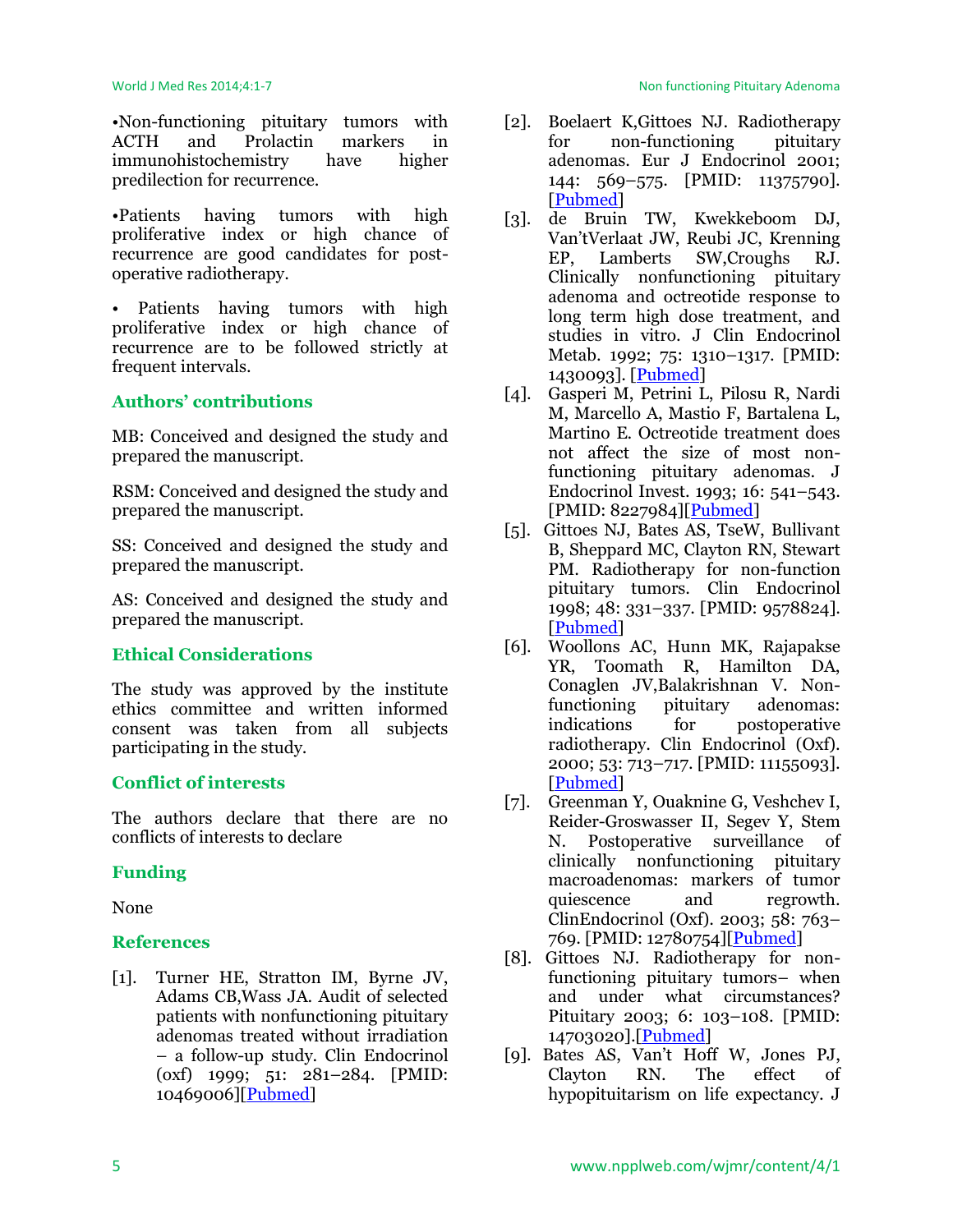Clin Endocrinol Metab. 1996; 81: 1169–1172. [PMID: 8772595]. [\[Pubmed\]](http://www.ncbi.nlm.nih.gov/pubmed/?term=%20%20:%20%208772595)

- [10]. Littley MD, Shalet SM, Beardwell CG, Ahmed S R, Applegate G, Sutton ML. Hypopituitarism following external radiotherapy for pituitary tumors in adults. Q J Med. 1989 70 145–160. [PMID: 2594955][\[Pubmed\]](http://www.ncbi.nlm.nih.gov/pubmed/?term=%20%20:%202594955)
- [11]. Brada M, Ford D, Ashley S, Bliss JM, Crowley S, Mason M, Rajan B, Traish D. Risk of second brain tumor after conservative surgery and radiotherapy for pituitary adenoma. BMJ. 1992 May 23; 304(6838):1343-6. [PMID: 1611331].
- [12]. Tsang RW, Laperriere NJ, Simpson WJ, Brierley J, Panzarella T, Smyth HS. Glioma arising after radiation therapy for pituitary adenoma. A report of four patients and estimation of risk. Cancer. 1993 Oct 1;72(7):2227- 33. [PMID: 8374881][\[Pubmed\]](http://www.ncbi.nlm.nih.gov/pubmed/?term=%20%20:8374881)
- [13]. McCord MW, Buatti JM, Fennell EM, Mendenhall WM, Marcus RB Jr, Rhoton AL, Grant MB, Friedman WA. Radiotherapy for pituitary adenoma: long-term outcome and squeal. Int J Radiat Oncol Biol Phys. 1997 Sep 1; 39(2):437-44. [PMID: 9308948] [\[Pubmed\]](http://www.ncbi.nlm.nih.gov/pubmed/?term=%20%20:9308948)
- [14]. Losa M, Valle M, Mortini P, Franzin A, da Passano CF, Cenzato M, Bianchi S, Picozzi P, Giovanelli M. Gamma knife surgery for treatment of residual nonfunctioning pituitary adenomas after surgical debulking. J Neurosurg. 2004 Mar;100(3):438-44. [PMID: 15035279] [\[Pubmed\]](http://www.ncbi.nlm.nih.gov/pubmed/?term=%20%20:15035279)
- [15]. Lillehei KO, Kirschman DL, Kleinschmidt-DeMasters BK, Ridgway EC. Reassessment of the role of radiation therapy in the treatment of endocrine-inactive pituitary macroadenomas. Neurosurgery. 1998 Sep;43(3):432-8; discussion 438-9. [PMID: 9733298].[\[Pubmed\]](http://www.ncbi.nlm.nih.gov/pubmed/?term=%20%20:9733298)
- [16]. Bulow B, Hagmar L, Mikoczy Z, Nordstrom CH, Erfurth EM. Increased cerebrovascular mortality in patients with hypopituitarism. Clin

Endocrinol (Oxf). 1997 Jan;46(1):75- 81. [PMID: 9059561][\[Pubmed\]](http://www.ncbi.nlm.nih.gov/pubmed/?term=%20%20:9059561)

- [17]. Asano K, Kubo O, Tajika Y et al. The relationship between cell proliferation and secretory activity in pituitary adenomas. A review of 63 cases. No To Shinkei. 1996 Jun;48(6):543-9. [PMID: 8703557][\[Pubmed\]](http://www.ncbi.nlm.nih.gov/pubmed/?term=%20%20:8703557)
- [18]. Mastronardi L, Guiducci A, Spera C, Puzzilli F, Liberati F. Ki-67 labelling index and invasiveness among anterior pituitary adenomas: analysis of 103 cases using the MIB-1 monoclonal antibody. J Clin Pathol. Feb 1999; 52(2): 107–111. [PMID: 10396237][\[Pubmed\]](http://www.ncbi.nlm.nih.gov/pubmed/?term=%20%20:10396237)
- [19]. Buchfelder M, Fahlbusch R, Adams EF, Kiesewetter F, Thierauf P. Proliferation parameters for pituitary adenomas. Acta Neurochir Suppl. 1996;65:18-21. [PMID: 8738487] [\[Pubmed\]](http://www.ncbi.nlm.nih.gov/pubmed/?term=%20%20:8738487)
- [20]. Daita G, Yonemasu Y. Dural invasion and proliferative potential of pituitary adenomas. Neurol Med Chir (Tokyo). 1996 Apr; 36(4):211-4. [PMID: 8741248] [\[Pubmed\]](http://www.ncbi.nlm.nih.gov/pubmed/?term=%20%20:8741248)
- [21]. Shibuya M, Saito F, Miwa T, Davis RL, Wilson CB, Hoshino T. Histochemical study of pituitary adenomas with Ki-67 and anti-DNA polymerase alpha monoclonal antibodies, bromodeoxyuridine labeling, and nucleolar organizer region counts. Acta Neuropathol. 1992; 84(2):178- 83. [PMID: 1381860][\[Pubmed\]](http://www.ncbi.nlm.nih.gov/pubmed/?term=%20%20:1381860)
- [22]. Ekramullah SM, Saitoh Y, Arita N, Ohnishi T, Hayakawa T. The correlation of Ki-67 staining indices with tumor doubling times in regrowing non-functioning pituitary adenomas. Acta Neurochir (Wien) 1996;138:1449–55. [PMID: 9030353] [\[Pubmed\]](http://www.ncbi.nlm.nih.gov/pubmed/?term=%20%20:9030353)
- [23]. Thapar K, Kovacs K, Scheithauer BW, Stefaneanu L, Horvath E, Pernicone PJ, Murray D, Laws ER Jr. Proliferative activity and invasiveness among pituitary adenomas and carcinomas: an analysis using the MIB-1 antibody. Neurosurgery. 1996